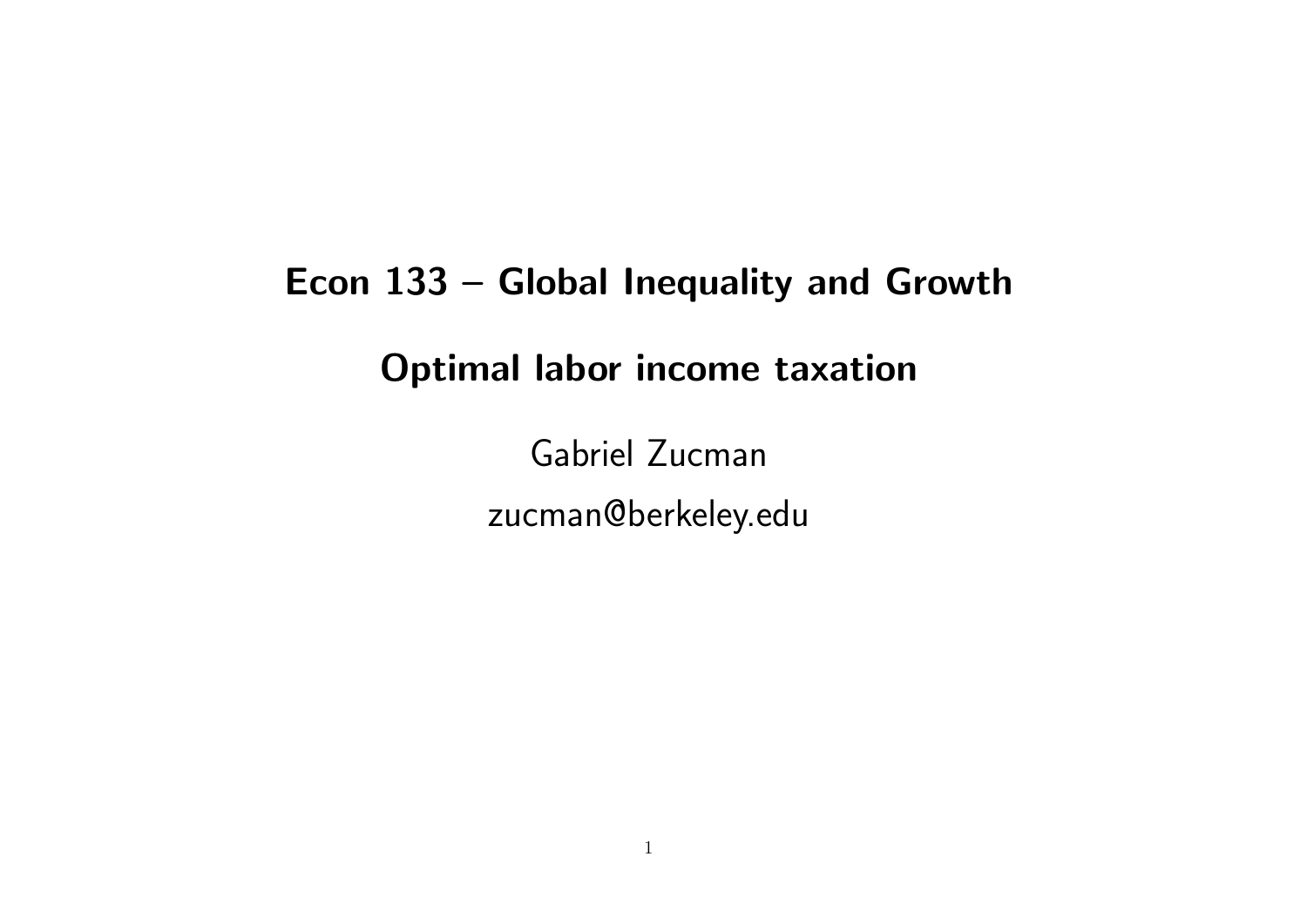#### What we're going to learn in this lecture:

- How labor income taxes have changed over time
- The equity-efficiency trade-off that government face when taxing labor income
- The determinants of optimal labor income tax rates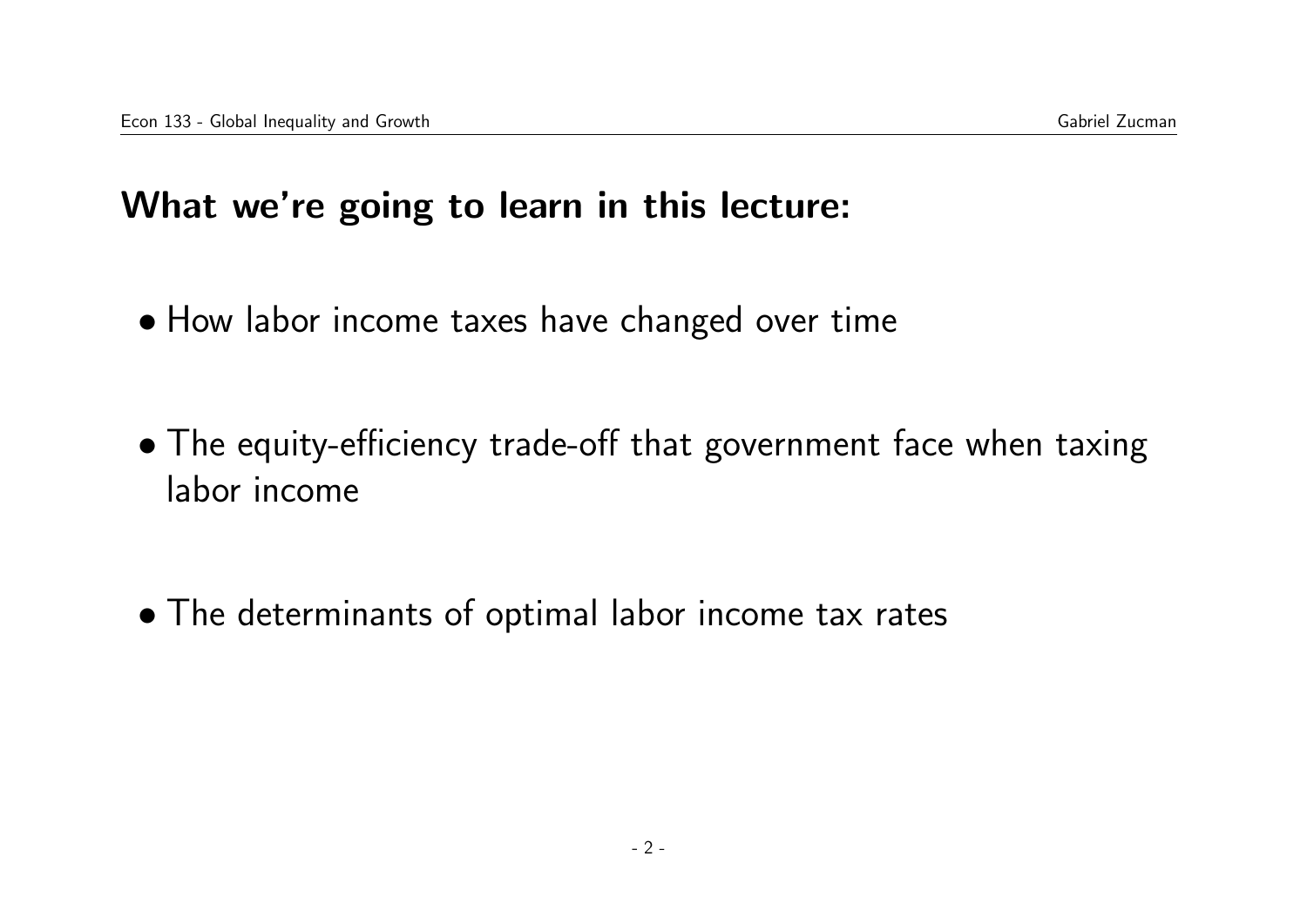

The top marginal tax rate of the income tax (applying to the highest incomes) in the U.S. dropped from 70% in 1980 to 28% in 1988. Sources and series: see piketty.pse.ens.fr/capital21c.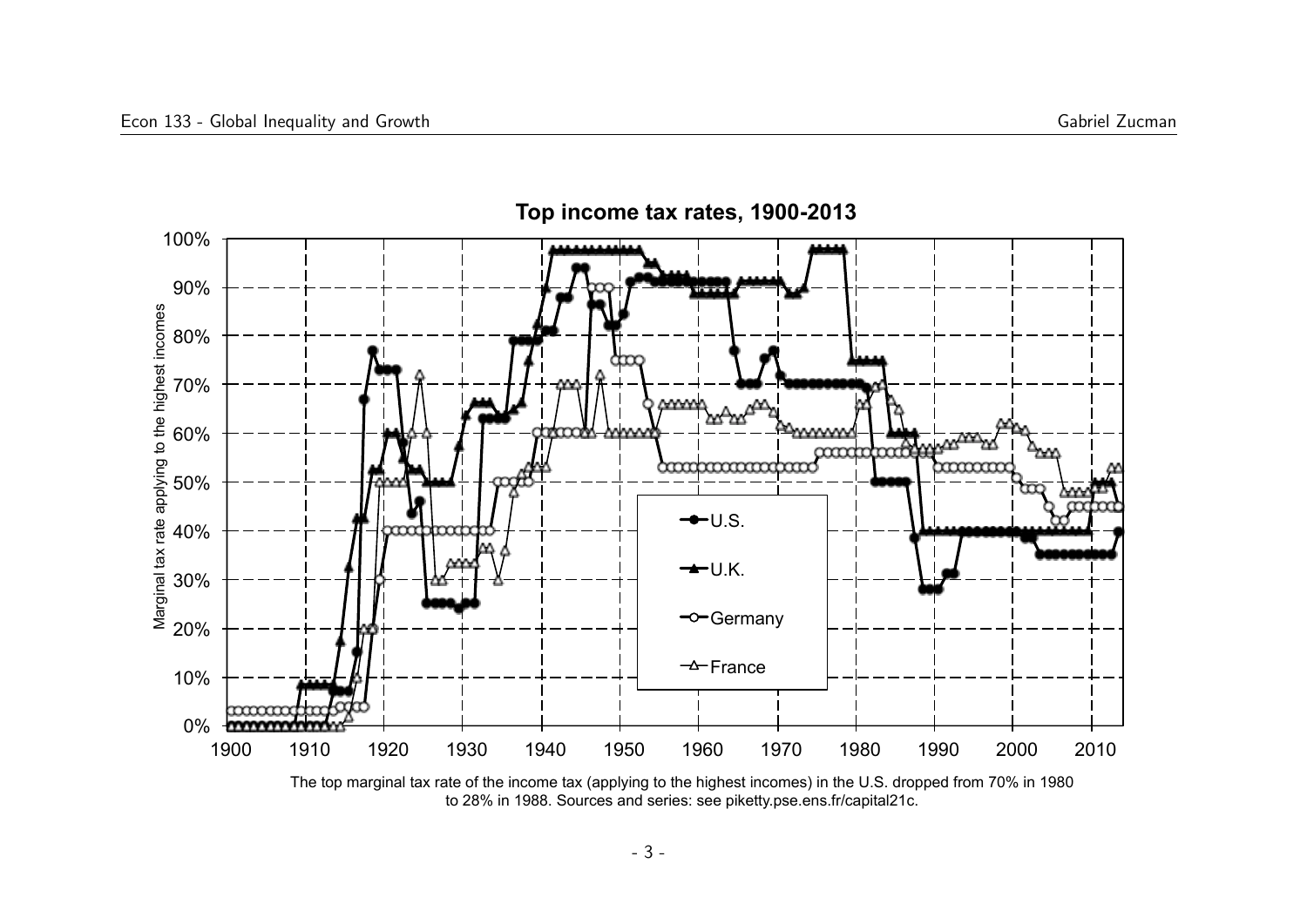## 1 The equity-efficiency trade-off

When the government taxes labor income, this has two effects

- Generates tax revenue: mechanical (positive) revenue effect
- Workers respond by reducing labor supply: behavioral (negative) revenue effect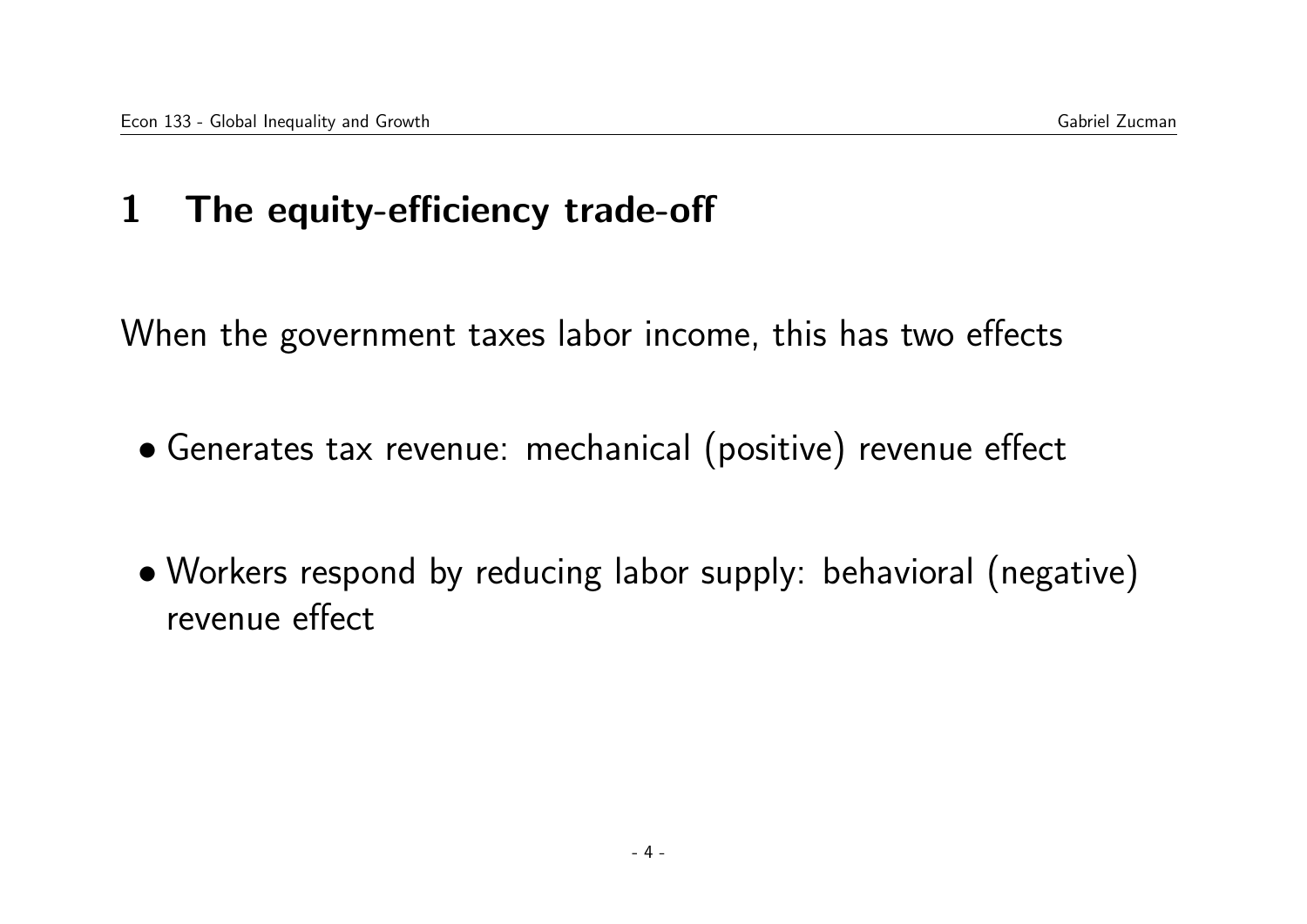#### The optimal labor income tax problem

Goal of gov. is to balance the equity gains with the efficiency losses

- $\bullet$  Objective: A social welfare function (SWF),  $W=W\left(U_{1},...,U_{n}\right)$ , where  $U_i$  is the utility of individual  $i.$
- Instrument: A tax function  $T(z)$  that gives the amount of taxes owed by individual with earnings  $z$
- Contraints: gov. budget constraint and indiv.optimizing behavior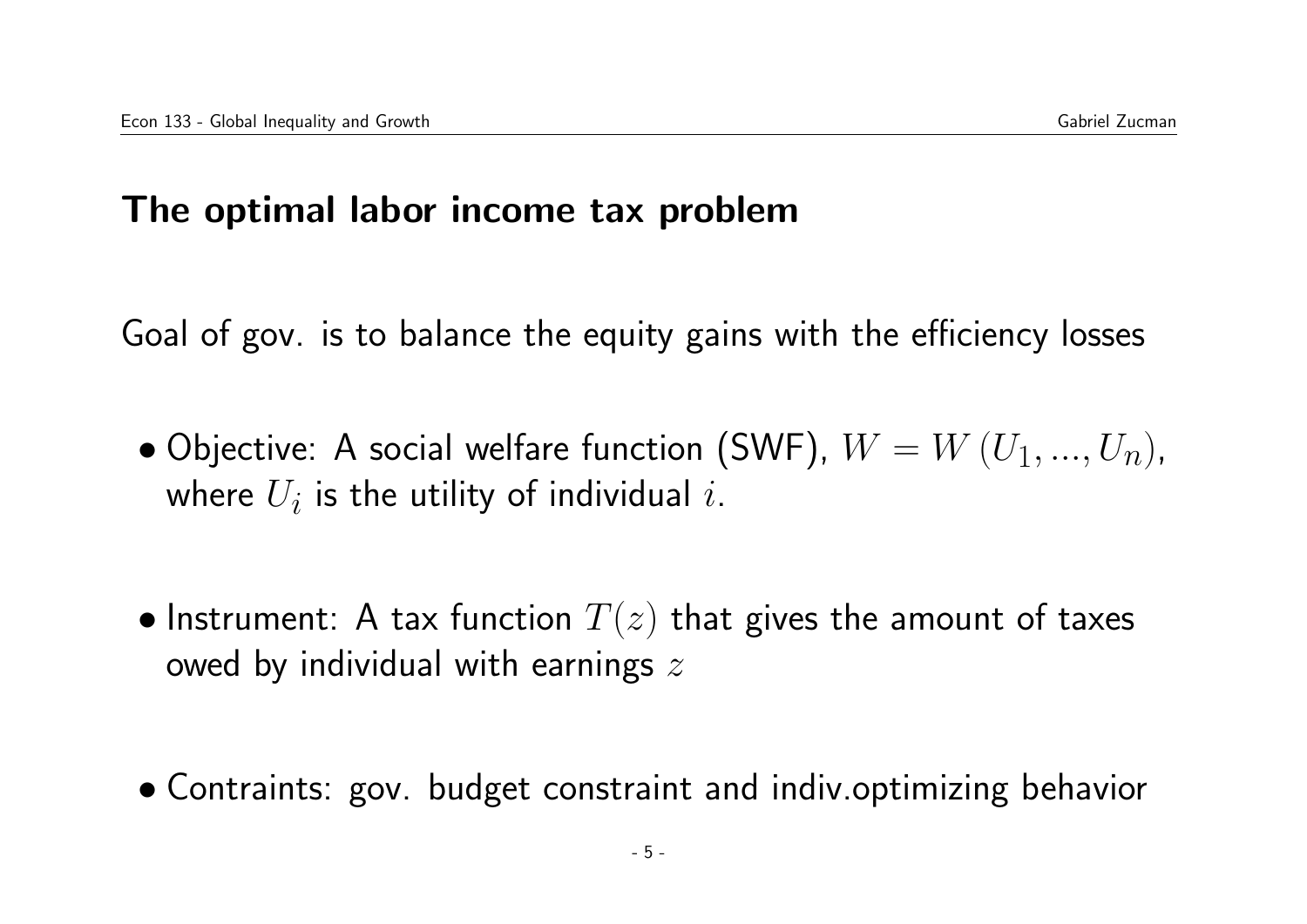- The problem: Design  $T(.)$  to maximize SWF subject to the government budget constraint and individual optimization
- This problem was first solved by Mirrlees (1971). In its general form, it is difficult to solve.
- We will simplify the problem by:
	- 1. Simplifying the tax system: piecewise linear taxes
	- 2. Considering a special social welfare function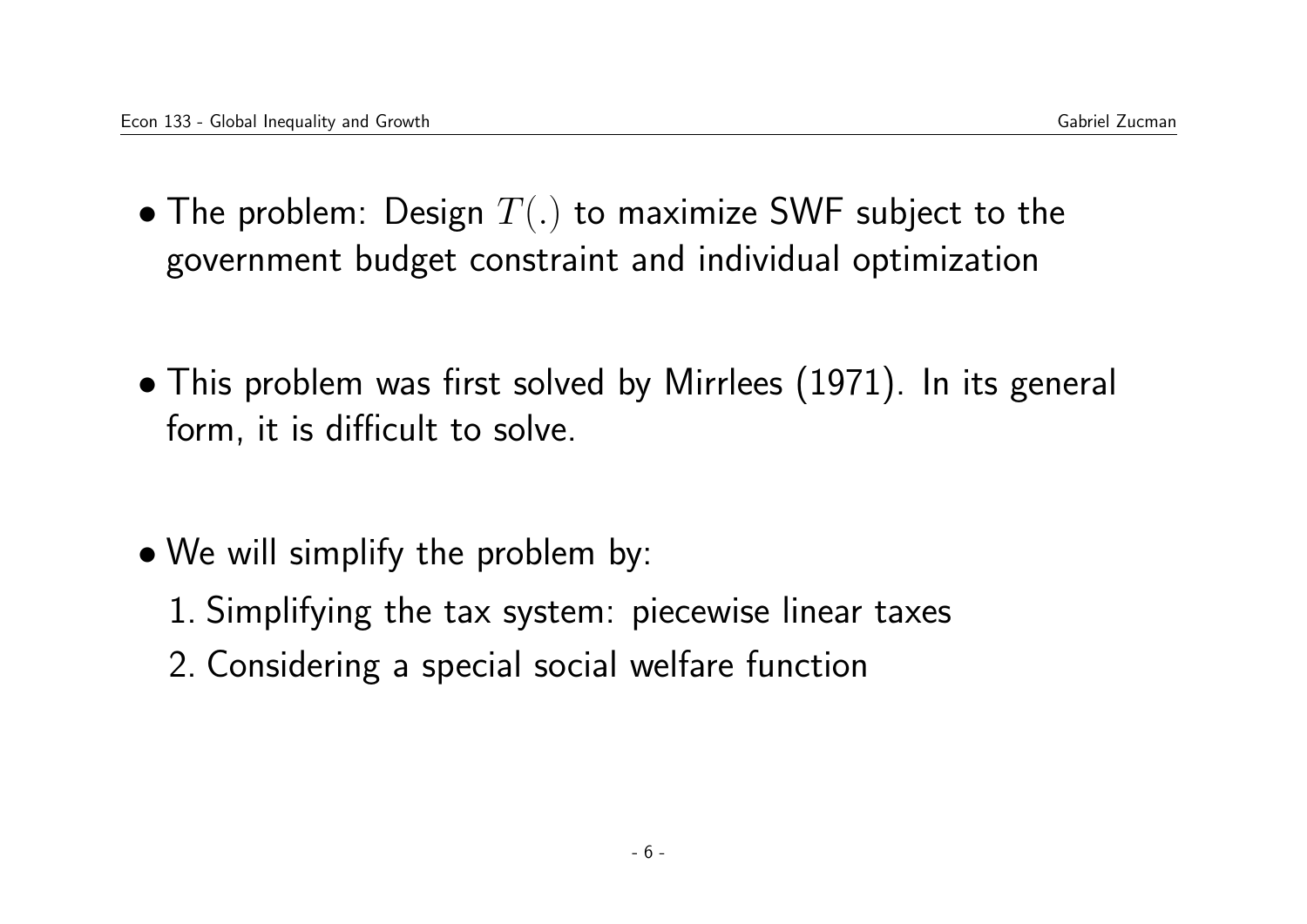#### Simplification number one: linear income tax

• The simplest tax system is one with a constant marginal tax rate  $\tau$ and a guaranteed minimum income  $G > 0$ :

$$
T(z) = \tau \cdot z - G. \tag{1}
$$

• Also known as a flat tax

• The average tax rate is given by 
$$
\frac{T(z)}{z} = \tau - \frac{G}{z}
$$
.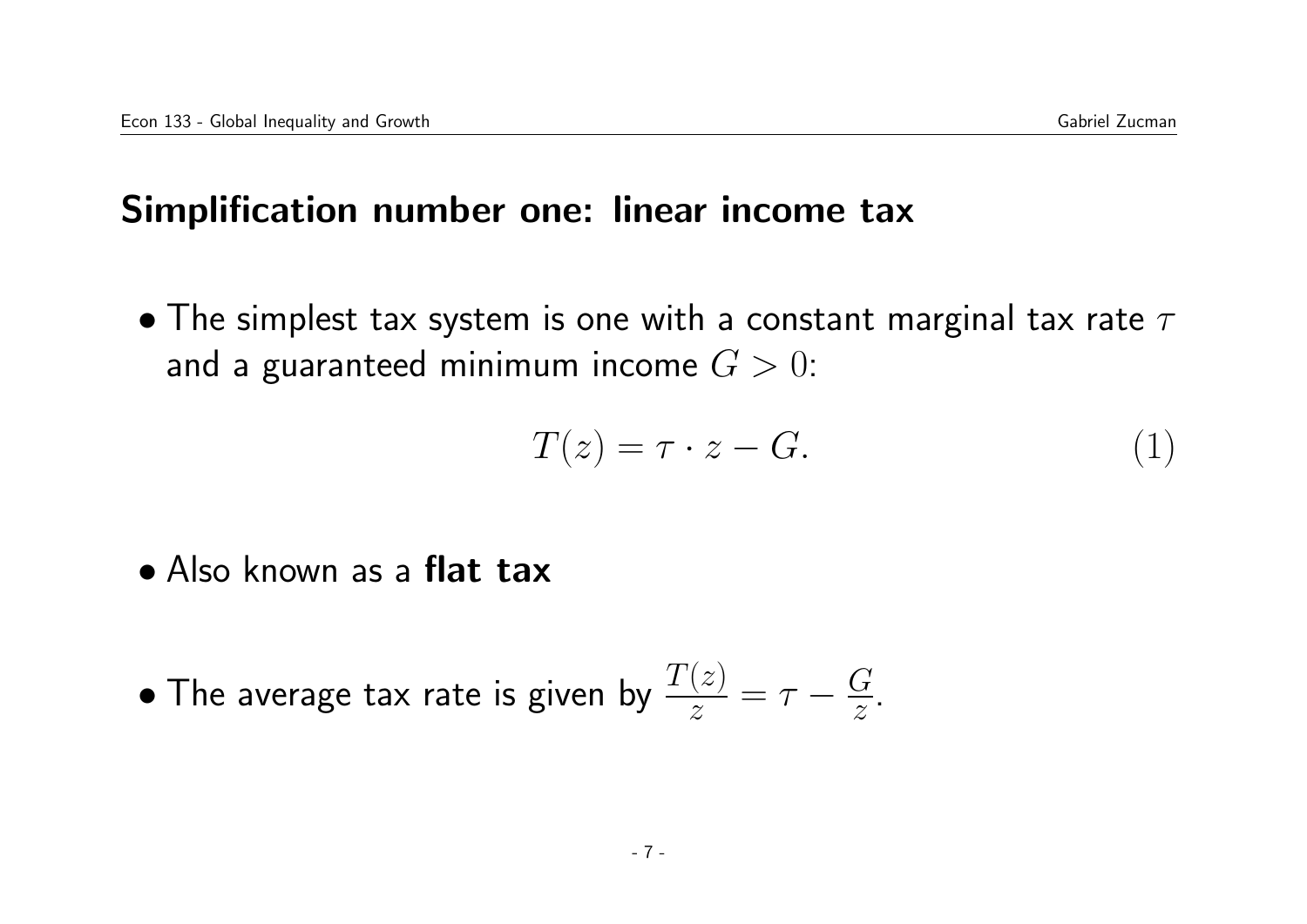## Simplification number two: Rawlsian SWF

- $\bullet$  The Rawlsian SWF is  $W = \min(U_1,...,U_n)$ : gov. only cares about the worst-off individual in the population
- Let's assume that the worst-off individual in the population is not able to work hence live off the transfer  $G$
- A Rawlsian government then wants to maximize  $G \Rightarrow$  the optimal income tax  $\tau$  maximizes revenue  $\Rightarrow$  rech top of the Laffer curve.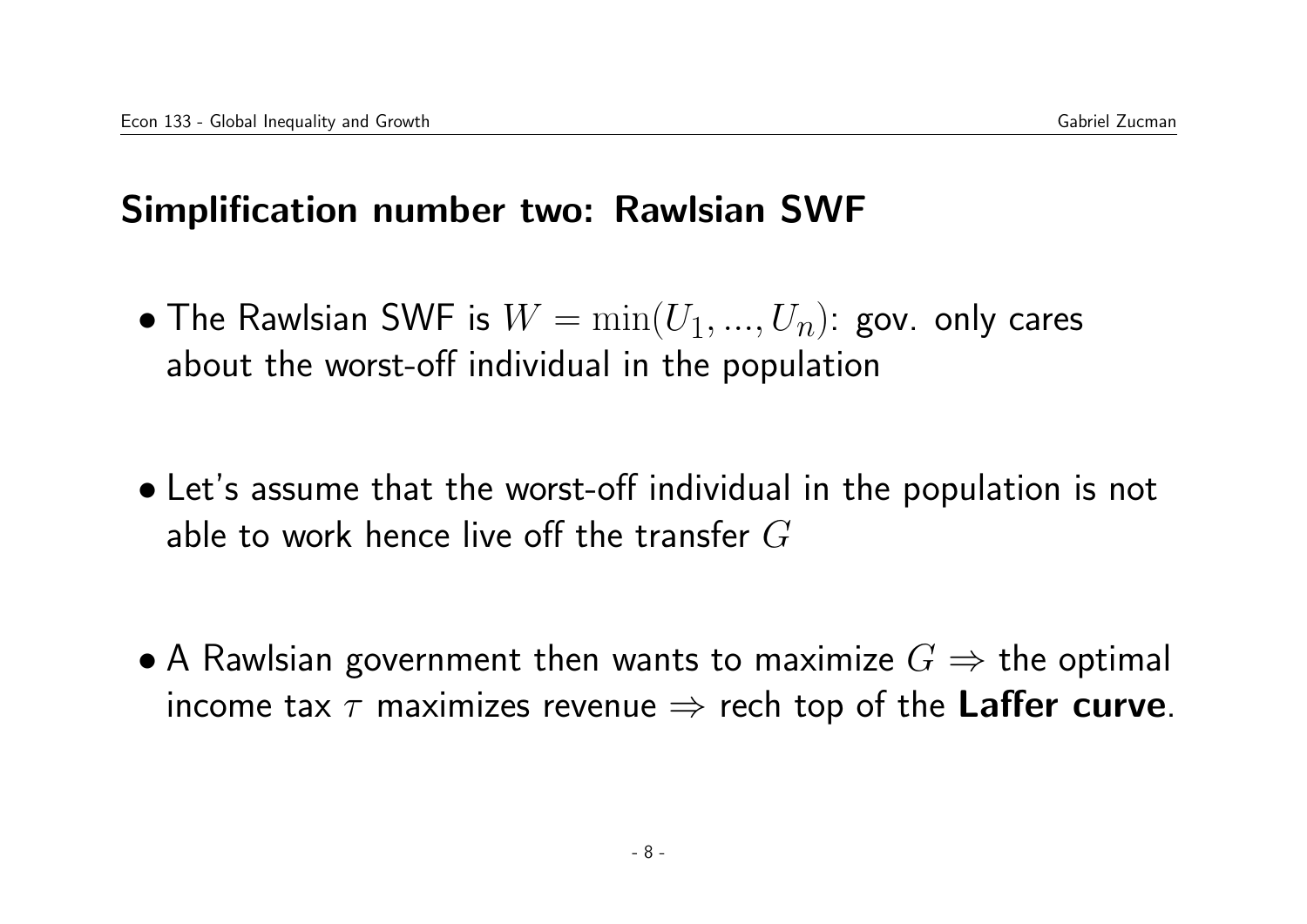#### **THE LAFFER CURVE THE LAFFER**

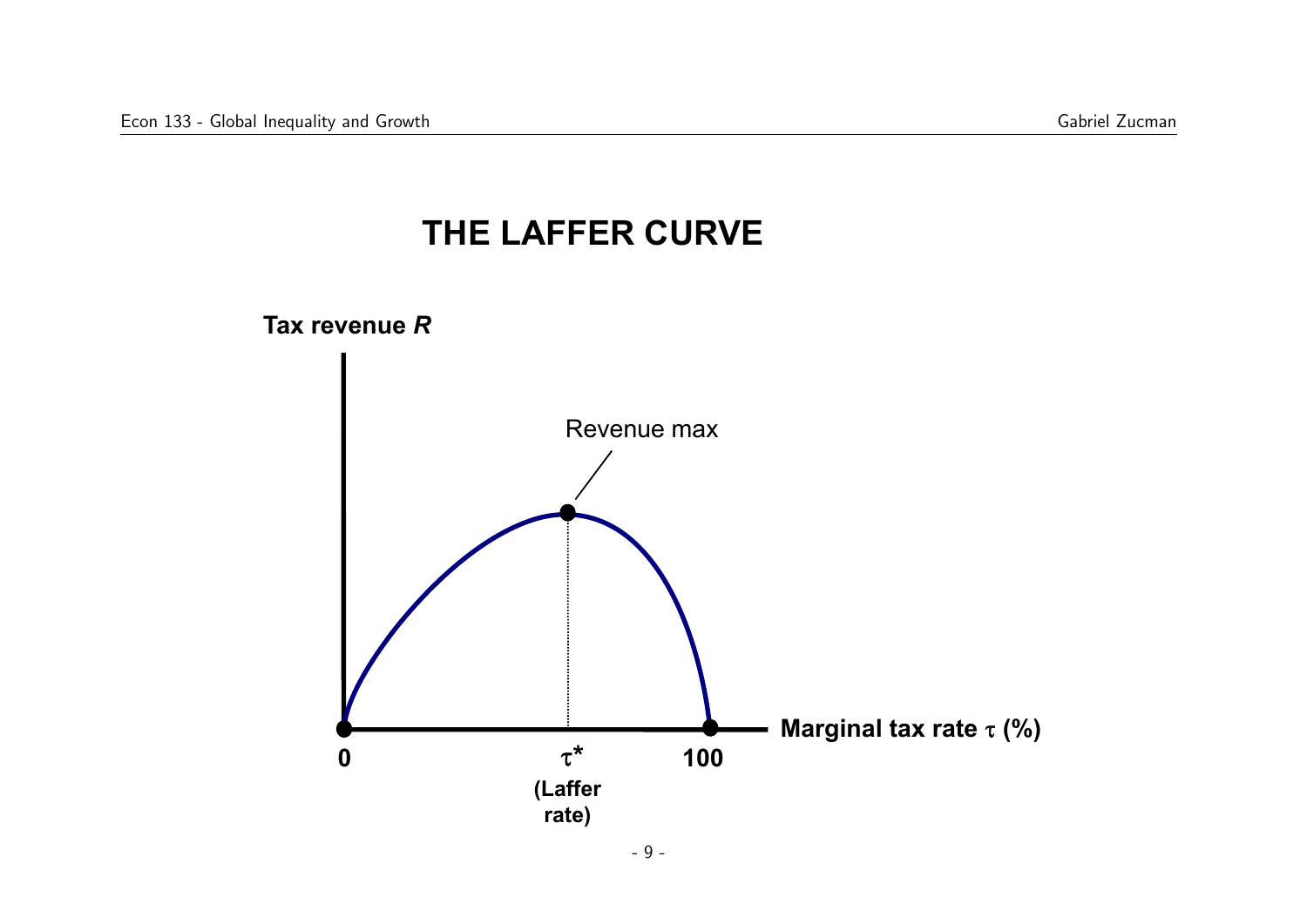Laffer curve is important in two ways:

- Laffer rate is the optimum under Rawlsian social preferences
- Laffer rate represents upper bound on optimal tax rates:
	- If the goal is to maximize tax revenue
	- But other goals are possible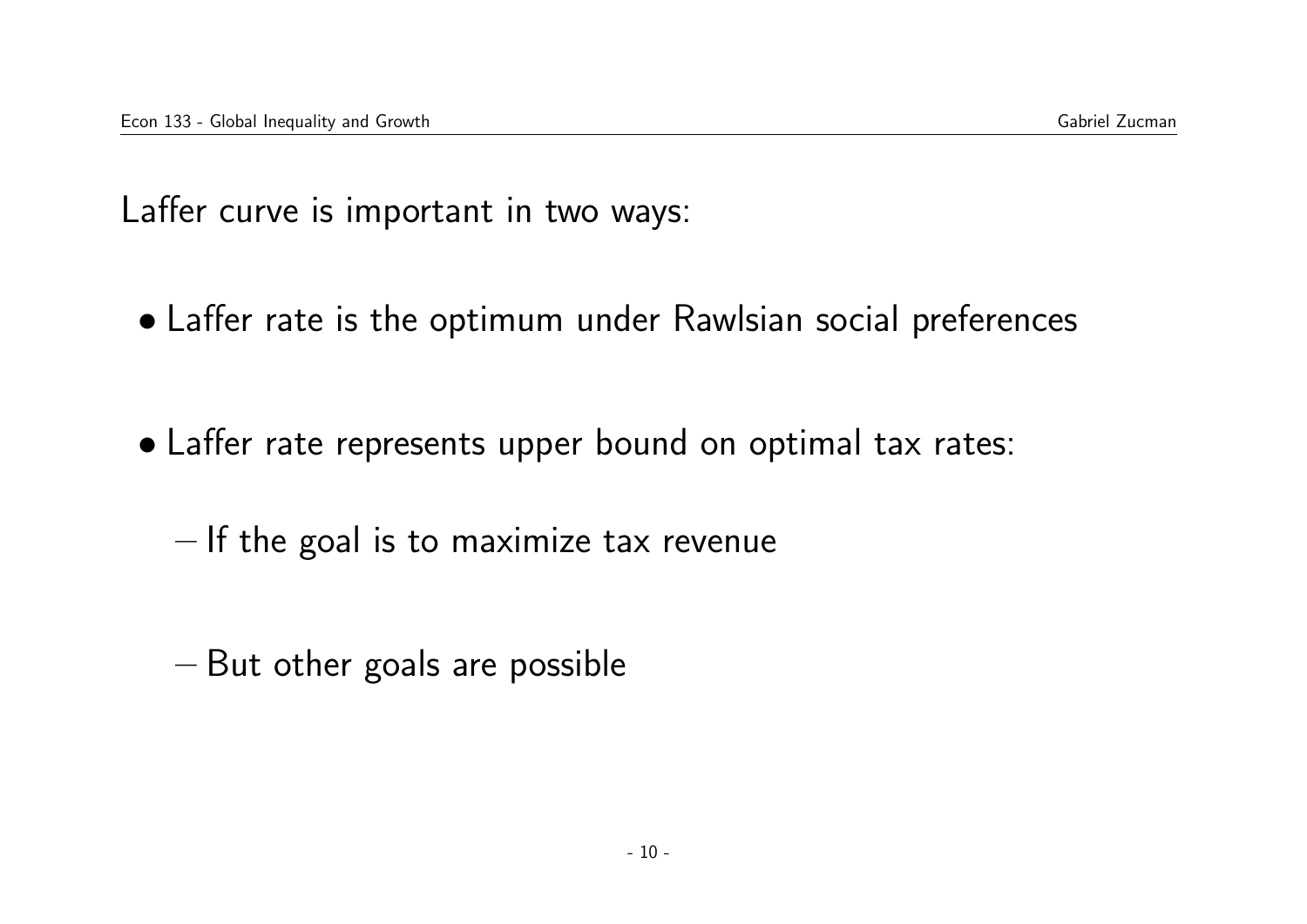## 2 The optimal income tax rate

## Laffer rate under linear taxation

• Theorem: the Laffer rate is given by 
$$
\tau^* = \frac{1}{1+\varepsilon}
$$

• where 
$$
\varepsilon \equiv \frac{dz/z}{d(1-\tau)/(1-\tau)}
$$
 is the the elasticity of taxable income

• With 
$$
\varepsilon \approx 0.2
$$
 then  $\tau^* \approx 83\%$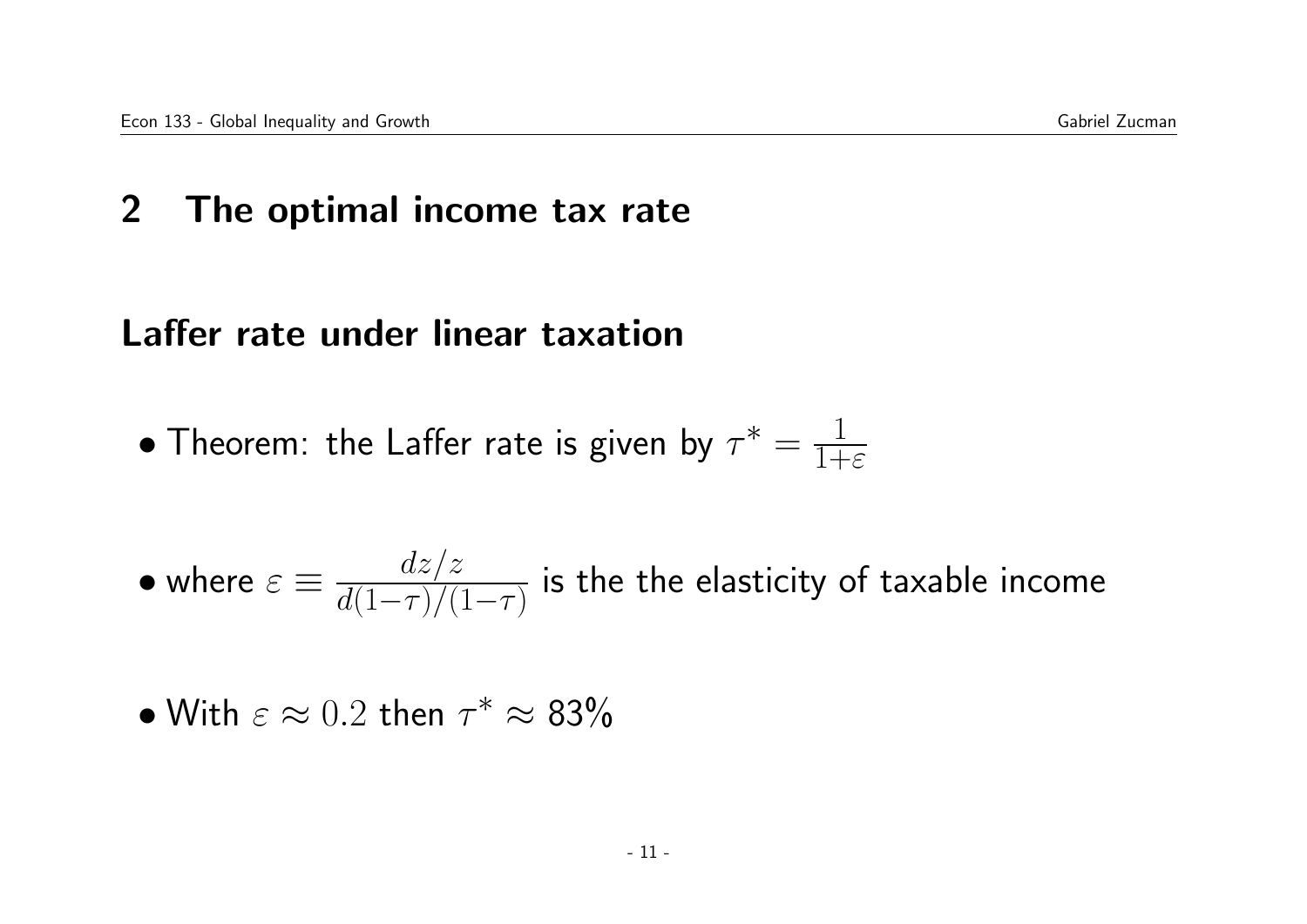If taxable income is completely inelastic, then the optimal linear tax rate on labor income is:

 $A - 100\%$ 

 $B - 83\%$ 

 $C - 100\%$  if the social welfare function is Rawlsian

D - Indeterminate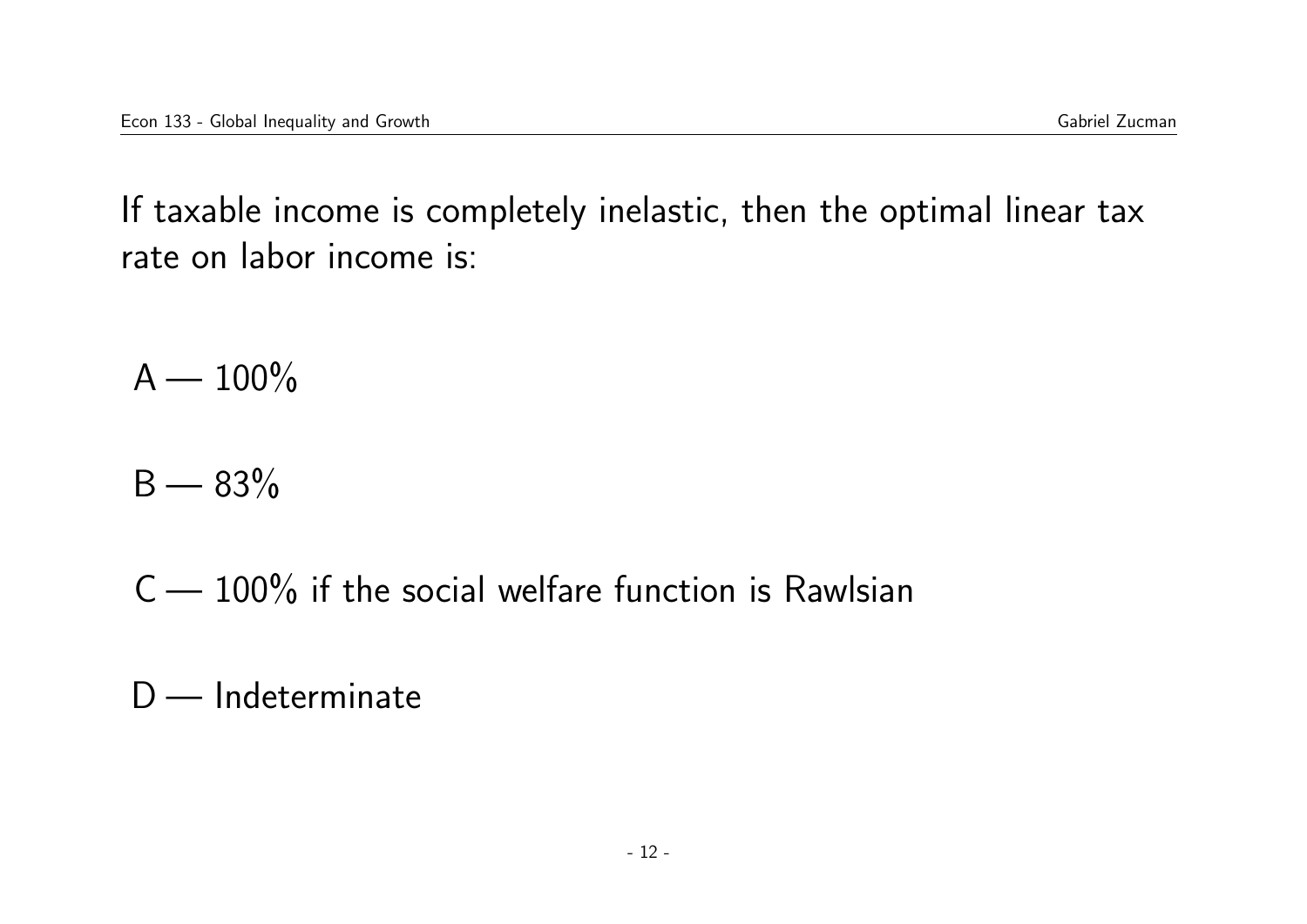## Piecewise linear tax systems

- Most tax systems are not linear, but piecewise linear: impose different marginal tax rates over different income intervals
- Within each bracket, the marginal tax rate is constant. Across brackets, marginal tax rates differ and typically increase with  $Y_L$
- Let's focus on the Laffer rate in the highest-income tax bracket, assuming that income is Pareto-distributed at the top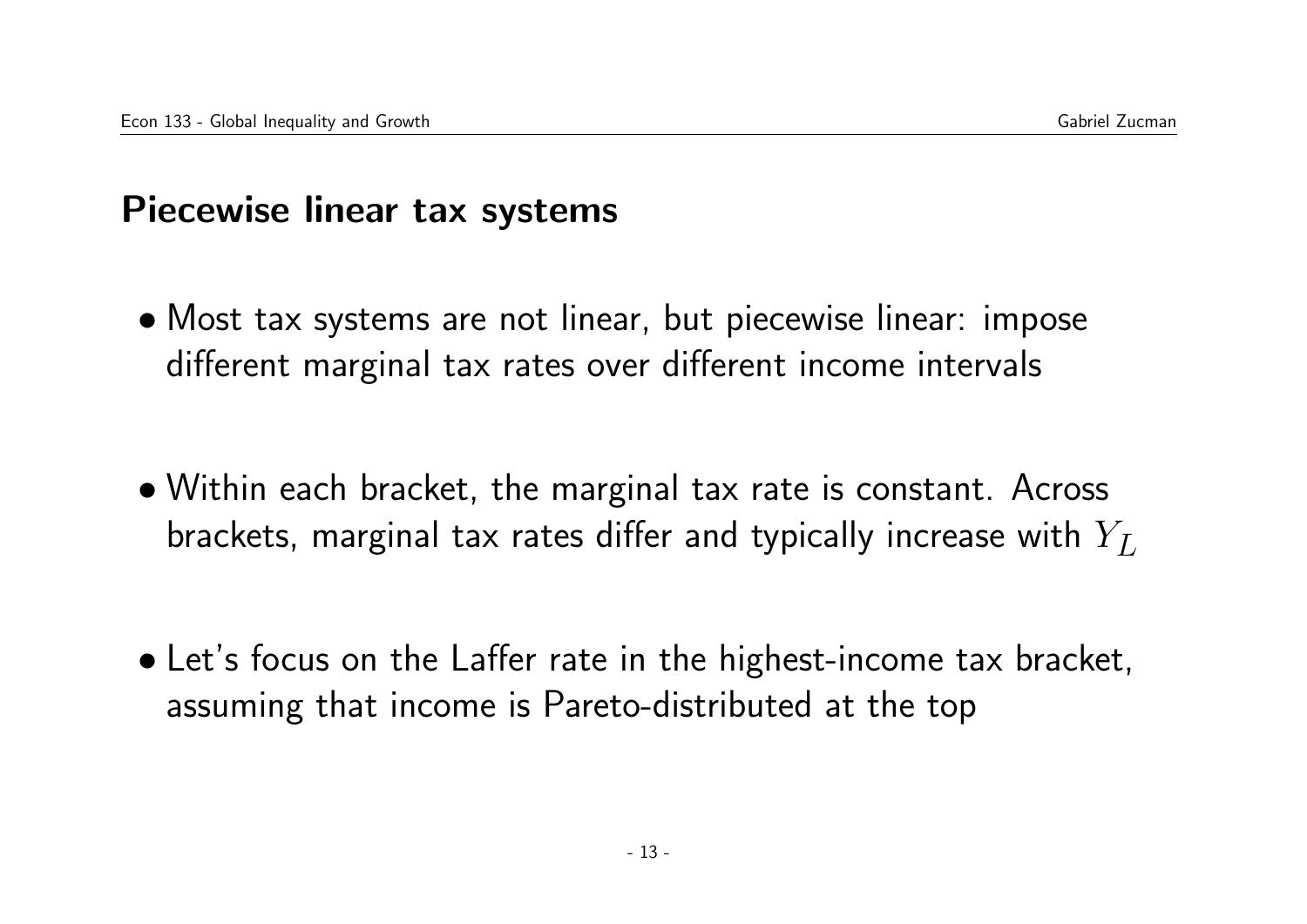- Variables pertaining to top-rate taxpayers are denoted by "hat"
- Theorem: the high-income Laffer rate is given by

$$
\hat{\tau}^* = \frac{1}{1 + \hat{\varepsilon} \cdot a}
$$

- where  $\hat{\varepsilon}$  is the elasticity of taxable income at the top
- $\bullet$  And  $a =$  Pareto coefficient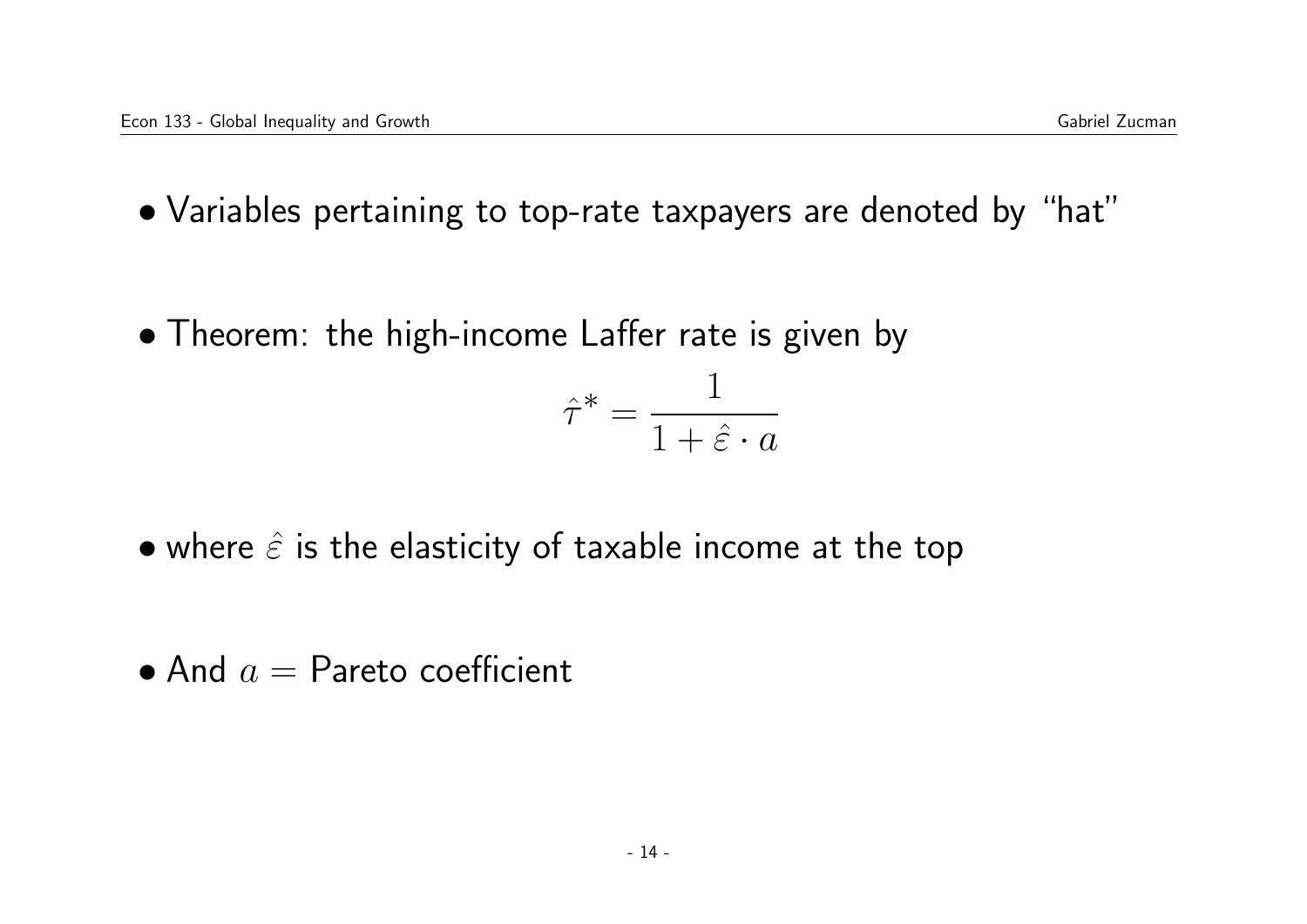- The more unequal the distribution of income, the higher the optimal top marginal income tax rate
- The higher the elasticity of taxable income, the lower the optimal top marginal income tax rate
- Plugging real number in the formula:
- If  $a \approx 2$  and  $\hat{\epsilon} \approx 0.2$  then  $\hat{\tau}^* \approx 71\%$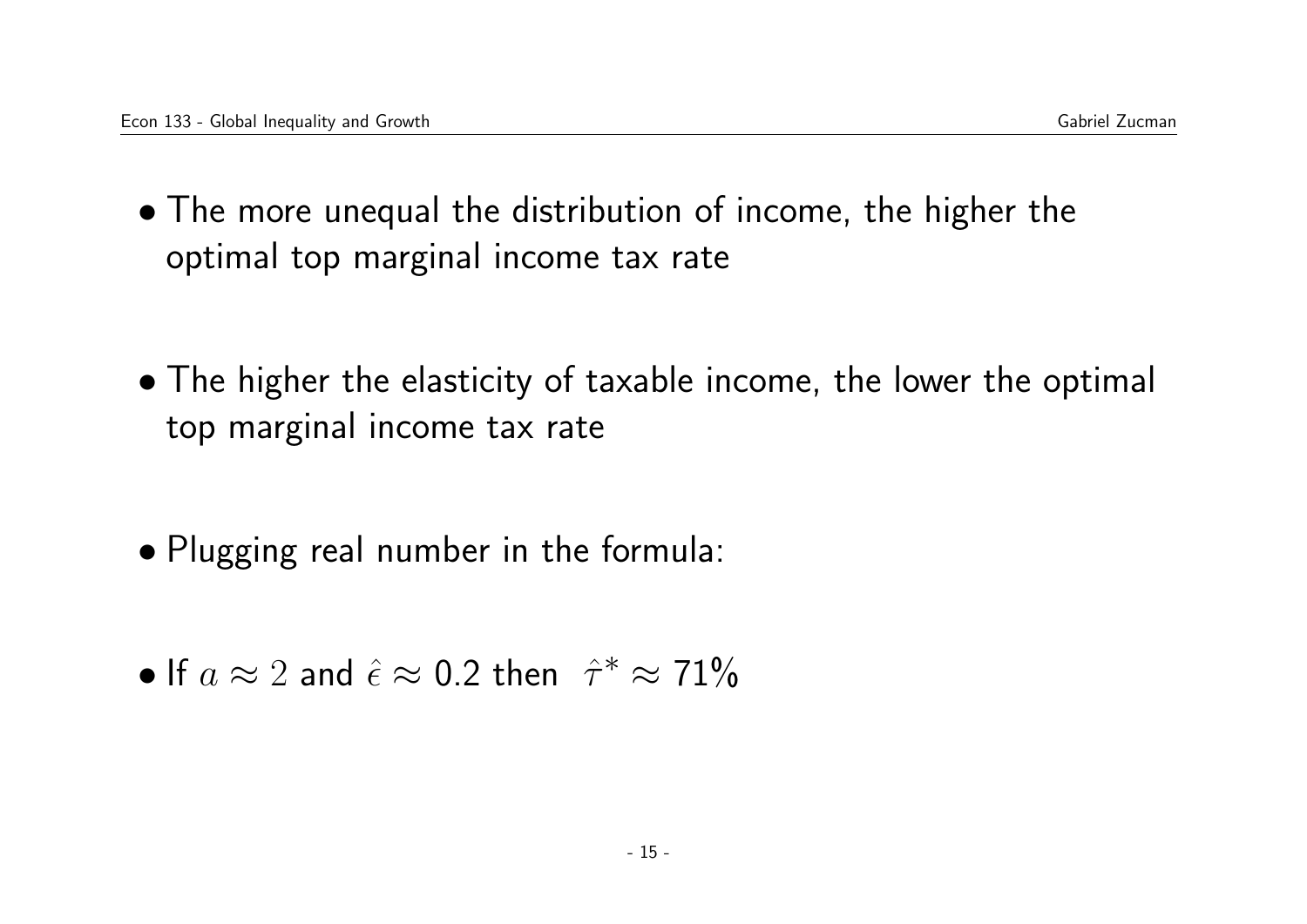## 3 Summary

- There has been dramatic changes in top labor income tax rates over time
- When determining tax policy, there is a trade-off between equity and efficiency
- Two key principles of optimal taxation:
	- 1. Don't taxe what is elastic
	- 2. The more inequality, the higher the optimal tax rate at the top